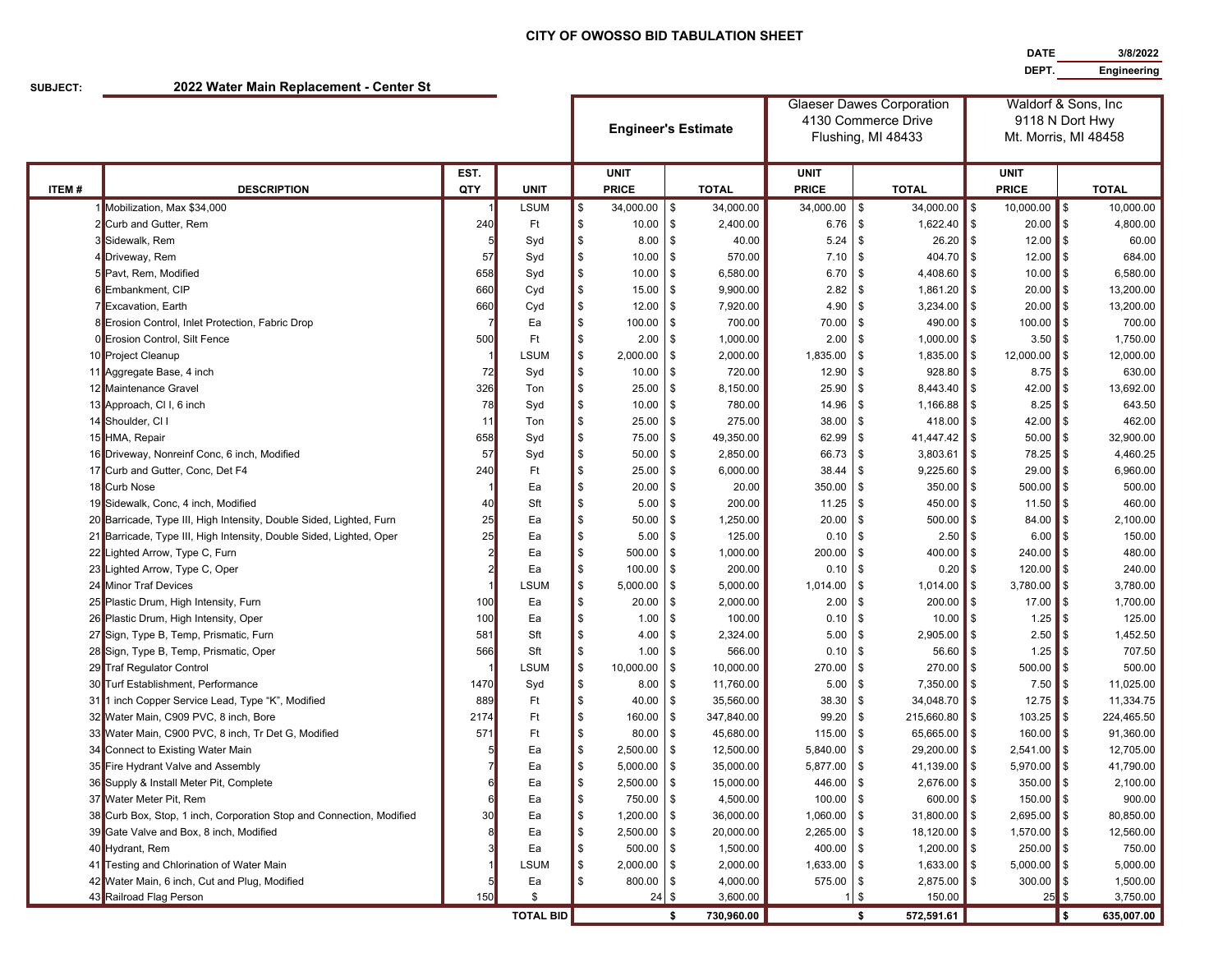**DATE**

**3/8/2022**

| <b>SUBJECT:</b>         | 2022 Water Main Replacement - Center St |                                                                  |            |                             | <b>DEPT</b> | Engineering |
|-------------------------|-----------------------------------------|------------------------------------------------------------------|------------|-----------------------------|-------------|-------------|
| DEPT.<br>HEAD:          |                                         | <b>GENERAL LIABILITY INSURANCE</b><br><b>EXPIRATION DATE:</b>    | 05/06/2022 | <b>AWARDED:</b>             |             |             |
| PURCH.<br><b>AGENT:</b> |                                         | <b>WORKERS COMPENSATION INSURANCE</b><br><b>EXPIRATION DATE:</b> | 04/30/2022 | <b>COUNCIL</b><br>APPROVED: |             |             |
| <b>STAFF</b><br>REC.:   | <b>Glaeser Dawes Corporation</b>        | <b>SOLE PROPRIETORSHIP</b><br><b>EXPIRATION DATE:</b>            | N/A        | <b>PO NUMBER:</b>           |             |             |